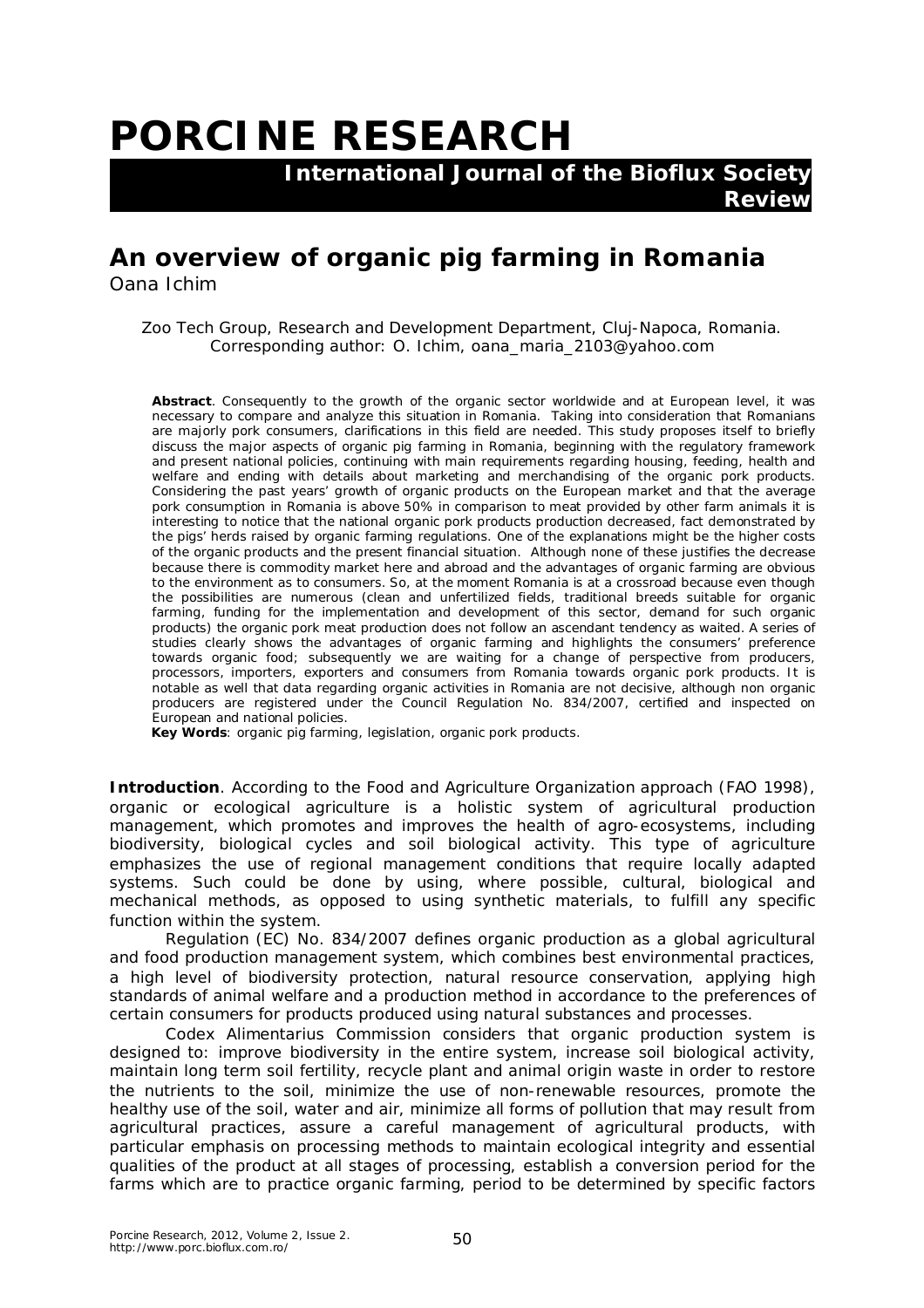such as history of agricultural land, crop type and species of animals (FAO 2002).

As well the International Federation of Organic Agriculture Movements (IFOAM) established 4 principles of organic farming (IFOAM 2006): the principle of health, the ecological principle, the principle of fairness and of management.

Organic farming is the opposite of intensive farming and can equally be considered an alternative to traditional farming, as well as for the intensive, industrial farming. This type of farming definitely depends on the ecological factors targeting environment protection, plant health, animal health, food safety and last, but not least, consumers' health (Suteu 2011).

Organic farming involves giving up entirely the use of chemical fertilizers, pesticides and all chemicals administered in agriculture, necessary nutrients being provided through non-conventional means. In terms of agro-technical works, organic farming is against excessive mechanization in order to avoid soil compaction and deterioration of physical, mechanical and biological characteristics of the topsoil layer. As regard of technological and economic terms, organic farming does not require significant financial investment or large-sized farms, but requires a higher workforce. Although organic farming system productivity is quite low, average yields per hectare or per head are half of those obtained in conventional intensive agriculture; the efficiency of this system is justified by higher prices paid for green products, as well as its environmental benefits and consumer health (Constantin 2012). Thus, the same principles and ideas are applied in organic pig farming throughout the world.

**Evolution and Present Situation in the EU and Romania**. The European Commission through the Directorate General for Agriculture and Rural Development report from 2005 aims updating the previous note on organic farming and providing an overview of the development in the organic farming sector over the last years. Based on Eurostat statistical information and other sources, it analyses certified organic and in-conversion area (at EU-25 level in 2003 - 5.7 million (mio) ha and represented 3.6 % of the Utilised Agricultural Area), the number of certified organic and in-conversion holdings (at EU-25 level in 2003 - 149 000 holdings which represent 1.4% of total agricultural holdings), breakdown of crop area, livestock (at EU-25 level in 2003 - about 3 mio LU or 2.3% of the total EU-25 livestock), marketing channels and retail sales of organic products, farmgate and consumer prices for organic and comparable conventional products and, finally, agri-environmental programmes, which support organic farming.

Another European Commission report from 2010 provides an update of the previous note on organic sector in 2005. It is developing at a fast pace in the EU: at EU-27 level in 2008 the organic sector amounted to 7.6 mio ha, representing 4.3% of UAA and 197 000 holdings which represent 1.4% of all holdings, but at Member State level, it varies between the cases of Bulgaria and Romania where it is below 0.1% and Austria where it stands at 12.2%. For animal production the organic sector tends to develop faster for the species which can be fed on the basis of grassland and roughage (cattle, sheep and goats) whereas for pigs and poultry feeding is a more complicated operation since grain and protein rich feedstuffs are necessary, only 0.5% of the EU pig herd is raised organically. The organic pig herd amounted to 0.9 mio head in 2007, the largest producer being Germany with almost 0.2 mio heads.

Also the report concluded that the weight of the sector is rather heterogeneous among Member States, but the European organic map has extended Eastwards and also Southwards in the past years. More and more, the organic sector has to be reckoned as a common feature of the agricultural sectors of all Member States. Most certainly, it no longer can be characterised as only a niche segment of the agricultural sector.

In Romania, from 2000 to 2010, organic agricultural land area increased 10.5 times (from 17,400 hectares to 182,700 ha) (EUROSTAT 2011). Although in Romania the area cultivated in an organic system has only 1.3% (FiBL 2012) of total agricultural area this is higher (182706 ha) than the surfaces in other Eastern European countries with high shares, such as Estonia 12.5% (112972 ha), Latvia 9.4% (166320 ha), Slovakia 9.0% (174471 ha) and Slovenia 6.3% (30696 ha).

Animal production in Romania has taken a drastic fall over the last 20 years and is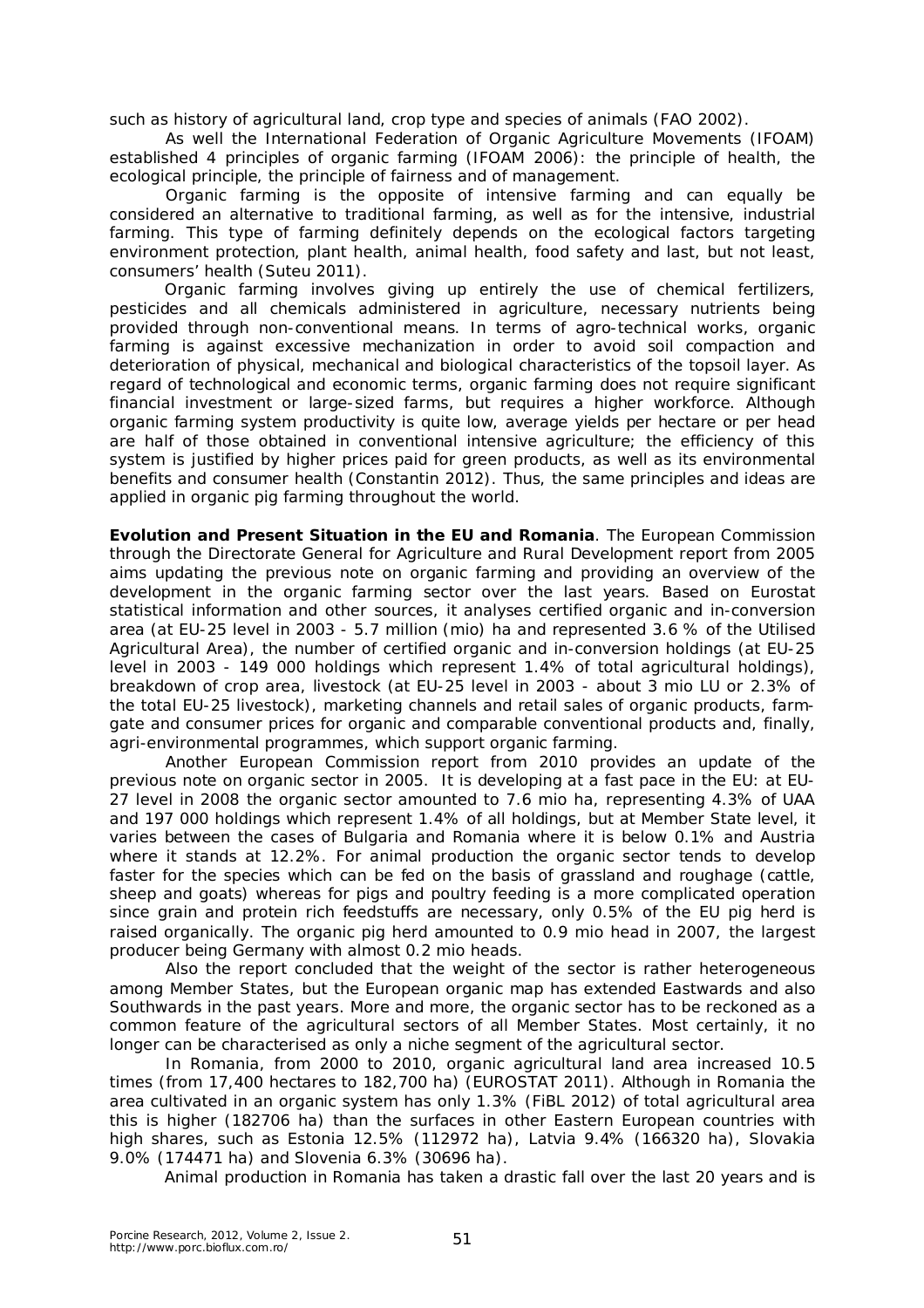way too low compared to the other EU countries and in relation to its own natural resources and potential (Bogdan et al 2009). Livestock raised under organic production system are significantly reduced between 2006 and 2010, except laying hens, which increased by 400%. Thus, in 2010, compared to 2006, cattle herds are reduced by 52.8%, dairy cow herds are reduced by 71.7%, pigs herds by 80.6% and sheep herds by 78.2% (EUROSTAT 2012). The main causes of livestock decline mentioned above are the lack of organized selling markets for organic products, high costs for breeding and maintenance of animals, inadequate support from the public power for this sectors' development, especially until 2007, but also 2007 onwards.

In 2010, there were a total of 219290 registered organic producers of the EU-27, Italy, Spain, Germany and Austria, each registering over 10% of total EU-27 producers. From 2008 to 2010, the number of organic producers in the EU-27 increased by 11.6%, and during 2006-2010 the growth was of 22.2%. The highest rate of growth in the analysed period was registered in Bulgaria, 225%, Czech Republic, 265%, Poland, 124% and Sweden, 118%. By contrast, there are 4 countries (Denmark, Italy, Latvia and Romania) where the number of producers decreased, ranging from -1.5% in Romania to -12.5% in Latvia (FiBL 2012). The number of MARD registered operators in the organic farming system, in 2010, was of 3155 of which 3080 producers, 75 processors, 16 importers, 6 exporters, 58 other operators (wholesalers and retailers) (MARD 2010). After o platform period from 2006 to 2010, the latest data shows an increase in 2011, reaching 9703 operators (MARD 2012).

**Regulatory and Support Policy for Organic Agriculture**. Regulating and sustaining organic farming includes the legal and institutional framework, financial instruments designed to encourage the application of environmental measures and the practice of organic farming which are found both in the market measures as well as in the rural development within the CAP (Common Agricultural Policy) and the National Action Plans (Petrescu-Mag 2007; Constantin 2012).

*European legislation*. Community regulatory framework regulating the organic farming resulted in the adoption of Regulation (EEC) No. 2092/1991 concerning the way to obtain organic products and their presentation, as well as the presentation of food products, regulation adopted by the European Council on June 24, 1991. This Regulation was amended and supplemented several times, most important changes being made in 1999, when the Council has established Community rules for obtaining organic products of animal origin and has created a concrete framework so that the Community legislation should regulate in the future - Regulation (EC) No. 1804/1999.

In 2004, the European Commission adopted the 'European Action Plan for Ecological Food and Agriculture', when 21 concrete measures were established for achieving the objectives of organic products market development and improving standards by increasing efficiency, transparency and consumer confidence.

In 2007, Regulation (EC) No. 834/2007 on organic production and labelling the organic products repeals Regulation (EEC) No. 2092/91. The main provisions of this Regulation refer to: purpose, scope and definitions of organic farming, objectives and principles for organic production, production rules, ban of genetically modified organisms, the prohibition of ionizing radiation usage, products and substances used in agriculture and criteria for authorizing them, conversion criteria, production of processed feed, exceptional standards of production, labelling, controls, imports and exports of organic products.

Council Regulation (EC) No. 834/2007 on organic production and labelling of organic products regulates 14 specific principles, applicable to organic farming. Among those are: maintenance and enhancement of flora and fauna, as well as natural fertility of the soil; minimizing the use of non-renewable resources and off-farm inputs; recycling wastes from crops and animal productions; maintaining local or regional ecological balance in making decisions about production; maintaining plant and animal health; obtaining livestock green products from animals coming from organic farms; choice of breeds, given animals capacity to adapt to local conditions, resistance to diseases or other health problems; feeding the livestock with organic fodder and non-agricultural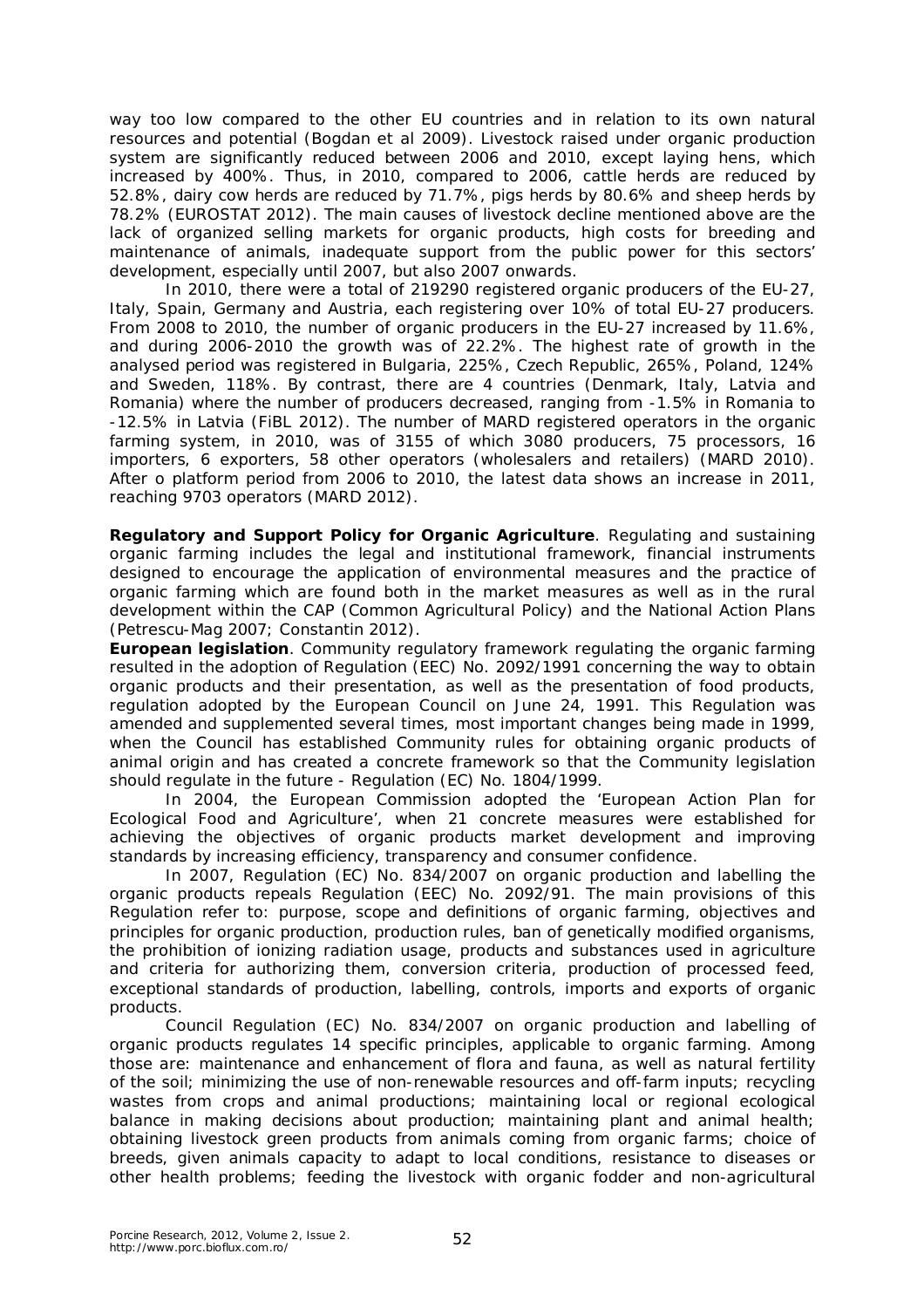natural substances etc.

Also in 2008 the Commission adopted Regulation (EC) No. 889, establishing the detailed rules for the implementation of Regulation (EC) No. 834/2007 on organic production and control of organic products. In 2009, the Commission adopted Regulation (EC) No. 710, establishing detailed rules for organic aquaculture livestock and seaweed production, which amends Regulation (EC) No. 889/2008 (Constantin 2012).

*National legislation*. In Romania, the concerns for organic farming are relatively recent; they manifested after 2000, by adopting specific legislative framework, adapted and harmonized to EU requirements (Mihai 2008).

During the pre-accession, the efforts of harmonizing Romanian legislation to the EU commenced with the adoption of GEO No. 34/2000 concerning organic foods, approved by Law no. 38/2001 (published in Official Gazette No. 172/21.04.2000) which regulated the scope of organic farming, organic farming authority, rules and general principles of organic production during the conversion period, the inspection system and the certification of organic products in Romania. Then, a number of normative acts followed, that regulated the labelling of organic products, advertising primary organic products and processed products, with references to the ingredients used in their preparation, inspection bodies' conditions for accreditation and certification in organic farming, import and export of organic food (Constantin 2012).

After 2007, the national legislation regulating the organic farming and organic products was materialized in 6 normative acts amended and supplemented (Order of Minister of Agriculture, Government Decision, Emergency Ordinance) which contain provisions on the objectives, principles and standards applied to organic production and processing aspects, labelling, trade, import, inspection and certification of organic production.

**Inspection and Control Bodies**. In Romania, monitoring and certification of organic products is currently provided by private certification and inspection bodies. They are approved by the Ministry of Agriculture, Forestry and Rural Development, based on criteria of independence, impartiality and competence established by Order No. 65/2010, approving the Rules of organizing the inspection and certification system, approval of the certification and inspection bodies, surveillance of control body's activity. MARDs' approval of inspection and certification bodies is preceded mandatory by their accreditation in accordance to European standard EN ISO 45011:1998, issued by a competent body for this purpose.

In Romania, 13 inspection and the certification bodies are operating, approved by MARD to conduct the inspection and certification of organic products, according to the provisions of the Ministerial Order no. 65/2010 (MARD 2012a).

Following the controls carried out by the inspection and certification bodies, the operators that have complied with the rules of production will receive a certificate of organic product, and they will be able to label their products with the specification 'ecological'. The following are required on the organic label applied on a product: the reference to the organic production, logos, names and code of the inspection and certification body that carried out the inspection and issued its organic product certificate (Constantin 2012).

**Financing in the Market Share and the CAP Rural Development Framework**. In the context of rural development, the schemes and support measures implemented in the 2011 campaign also include Agri-environment payments, Measure 214, 5th package Organic agriculture. Agri-environment payments are granted to farmers who take, on a voluntary basis, agri-environmental commitments for a period of 5 years from the date of signing the commitment. Rural development measures are measures included in the Axis II of the National Rural Development Plan (PNDR 2007-2013).

Another financial instrument was established by Decision no. 759 of July 21 $^{\rm st}$ , 2010, on granting specific aids in order to improve the agricultural products quality in the organic farming sector, as amended by Decision No. 1095/2010 and Decision No. 1303 of 15 December 2010 and Decision No. 590 of June 8, 2011. Specific aid for the quality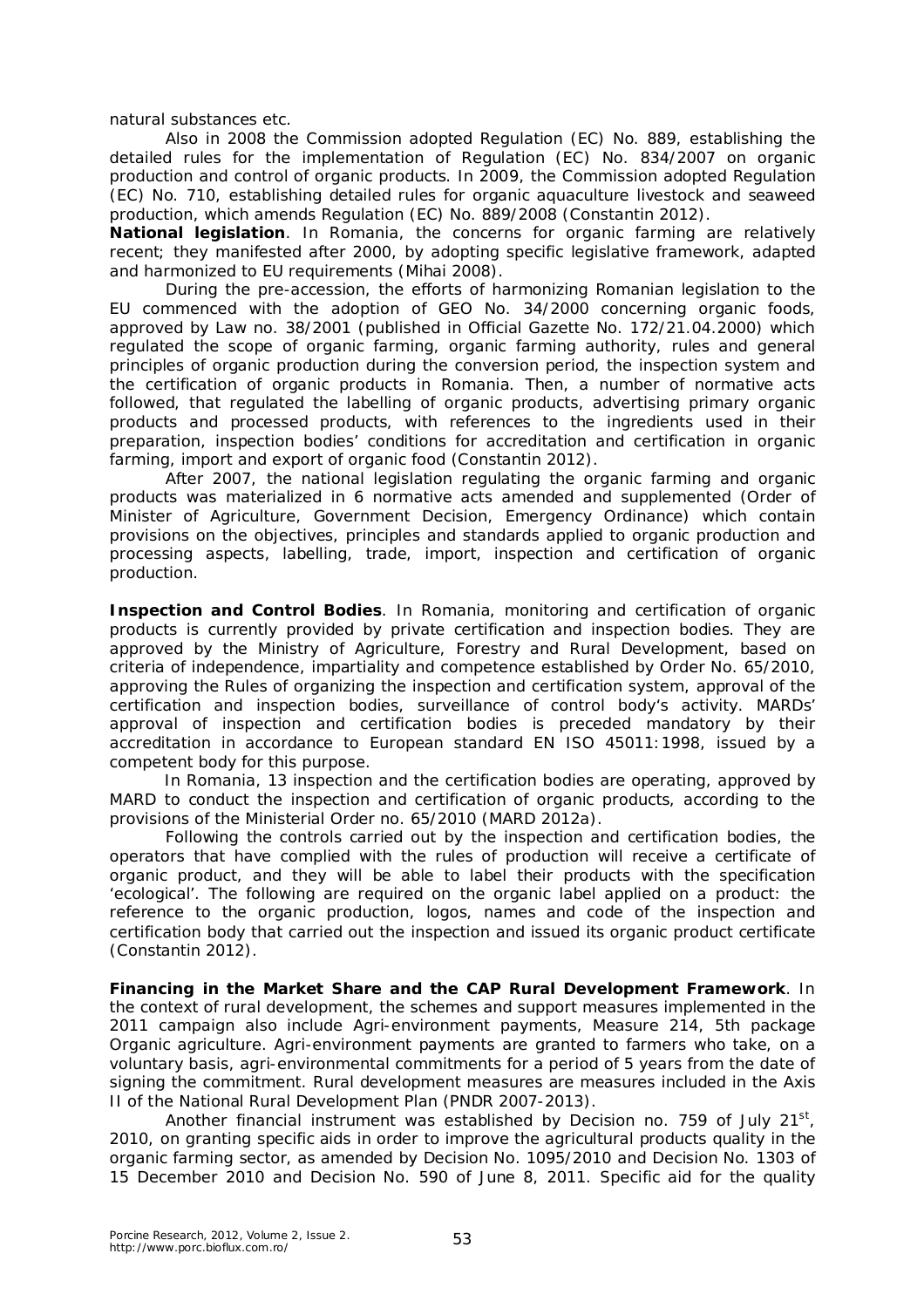improvement of agricultural products in organic farming sector is given, in the form of additional annual payments, to vegetal and livestock production holdings that are registered in the organic farming system and are, also, in the conversion period from conventional to organic farming**.** Funding of specific support is provided from the European Agricultural Guarantee Fund (EAGF), and temporarily granted from the state budget through MARD budget, the total budget limit (ceiling) rises to 3,098,000 Euros or 2,373,000 Euros for plant production and 725,000 Euros for animal production (MARD 2011).

**Conversion to an Organic Farm**. From a technical point of view, conversion is the period when a farm managed with conventional methods lays the foundations for a correct and profitable application of organic farming methods. Therefore, we can define it as a 'bureaucratic conversion' that doesn't allow products to be marketed as organically farmed, and we can define 'agronomic conversion' the one aiming at optimizing organic methods on the farm, from a technical point of view (Forecologia 2010). The Community rules governing organic farming require any farm wishing to adopt organic methods to comply with a conversion phase of at least 6 months in the case of organic pigs. The Inspection Body can lengthen or shorten this period, based on the history of the farm supported by documentation. In no case may conversion be done in less than one year. All the farm plans must be approved in advance by the Control Body, beginning with conversion planning.

Organic farming is a method and not the simple action of just replacing the chemical fertilizers and active principles with natural substances. Converting a farm to organic farming means above all to improve the organic fertility of the soil and the equilibrium of the ecosystem on the farm. The purpose of a conversion plan is to guide the operators during the conversion period and to help them to achieve their goals. A conversion plan conveys a 'picture' of the holding, analysing and cross-examining all acquired data, with the objective of defining all technical solutions. In a conversion plan the following items have to be carefully evaluated: chronology of the field, state of the soil, social-environmental situation, operators' awareness and know-how, equipment present on the farm and willingness to invest and certain constraints (environmental and political restraints, motorways or pollution sources in the vicinity, no services available in the area)

All the information gathered, after due consideration, will help the operator define a conversion plan that will include the technical solutions considered more appropriate for the holding. A conversion plan is also useful to highlight the fact that in organic farming no action is an end in itself, but always serves multifarious purposes. The actions will be effective only if the equilibrium of the soil and eco-system is respected (Forecologia 2010).

**Breeding Organic Pigs**. The guidelines of EU regulation (EC) 1804/1999 address the issue of sourcing the (breeding) stock. Moreover, only activities such as the use of genetically modified organisms (GMOs) and embryo transfer are excluded, and few provisions are included that concern breeding. A number of breeds used in conventional farming could be considered as 'high maintenance' animals requiring regular, prophylactic veterinary treatments and high-energy concentrated feeds to meet their potential. Such breeds may be unable to fulfil their potential performance under an organic system (Van Diepen et al 2007). Some breeds adapt well to these systems; especially local/native breeds since they utilise lower quality feed, are more resilient to climatic stress, and are more resistant to local parasites and diseases.

Although breeding has to focus on what the market wants (mass or niche market), other factors also have to be taken into account. The choice of breeds/breeding used in the organic livestock sector needs to ensure the profitability of the farm, safeguard animal health and welfare, focus on conserving genetic diversity, and promote human health. 'Genotype x environment' interactions are important, especially when animals are reared under specific environmental conditions (such as organic production or conservation use). When animals are genetically adapted to specific/extreme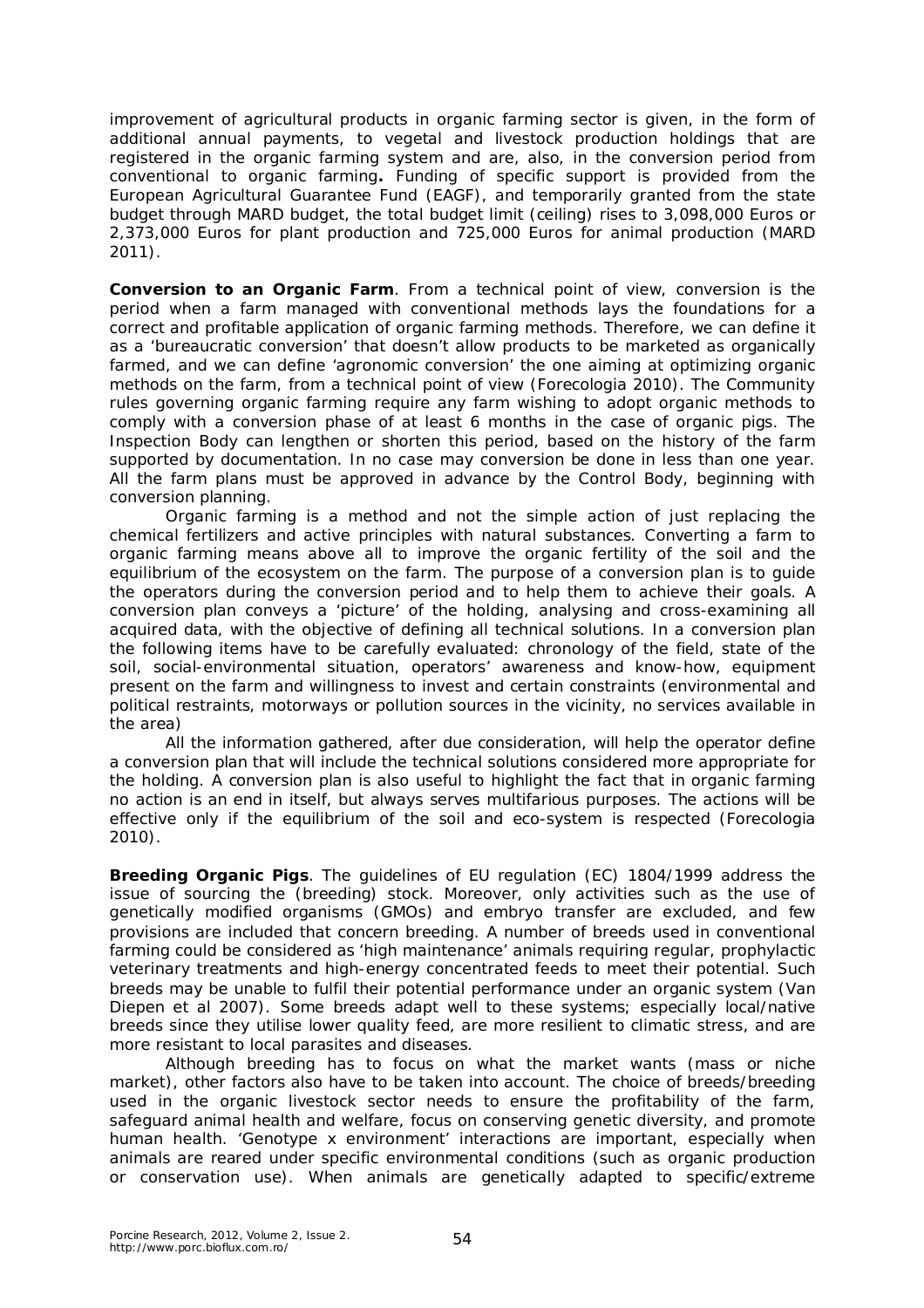conditions, they will be more productive and production costs will be lower (Van Diepen et al 2007). It is important to conserve, develop and utilise local breeds that are genetically adapted to their environment.

A number of breeding strategies were outlined briefly, including traits that are important for organic production systems. The International technical conference from Interlaken, which was held in September 2007, established a plan that recommends the governments of countries participating to demonstrate political will to maintain and mobilize resources for rapid action to identify and protect zoogenetic resources that each country has (Matiuti et al 2011).

Three main strategies used to improve breeds are: selection between breeds, crossbreeding and selection within breed. Genetic improvement within a breed is the most difficult and slowest strategy but it is likely to have the best long-term potential. Organic livestock production requires the use of a number of breeds, with selection within breed and crossbreeding being the main strategies for improving product quality. Traditional breeds are able to contribute to the intensification, diversification and environmental conservation objectives now required by both organic producers and rural development policy (Van Diepen et al 2007). These rustic breeds are well adapted to the areas and they have genes that endow them with particular disease-resistance: Bazna and Mangalitza (Matiuti et al 2011).

**Housing Organic Pigs**. Based on national histories of organic pig production, diverse climatic conditions and national organic farming regulations, different housing systems are used for keeping pregnant and lactating sows in organic farms in European countries. In some countries sows are at pasture throughout all stages of pregnancy and lactation. In other countries most lactating sows are housed indoors during this time. Mixed indoor and outdoor housing systems can also be found. Consumers and farmers expect organic farming to ensure high standards of animal health and welfare. Consumers expect pigs to be kept in natural surroundings, such as provided by outdoor systems. Related to the housing systems and management routines in the herds, organic farmers face a number of challenges in prevention of diseases and maintenance of animal welfare (FiBL 2011).

In contrast to conventional systems, organic standards require that animals are kept with outdoor access. According to national rules and based on national interpretation of the EU-regulations for organic farming (Council Directives 2007/834/ EC and 2008/889/EC), outdoor runs in European countries vary from concrete and slatted floors to deep litter and from open to fully covered by a roof (FiBL 2011).

When animals are raised in groups, the size of the groups must be in line with the developmental stages of the animals or breeds in question and their ethological needs. The total amount of animal manure applied on the farm, as defined by Directive 91/676/EC, cannot exceed 170 kg of nitrogen/year/hectare of agricultural land used. This amount is stipulated in Appendix III of the same directive, and the total number of animals is reduced if necessary so as not to exceed that limit. To determine the appropriate head count the units of animals equivalent to 170 kg of nitrogen/year/hectare of agricultural land used will be fixed by the competent authorities of the Member States, guided by the following values in the case of the organic production of pigs: piglets  $-74$ , sows for breeding  $-6.5$ , pigs for fattening  $-14$ , other pigs – 14 (units equivalent to 170 kg of nitrogen/year/hectare) (Forecologia 2010).

Organic pig husbandry systems can basically be divided into three major categories: indoor housing, outdoor housing and mixed housing.

In the indoor system pigs are housed mainly indoors with access to a concrete outside run. Barn types range from heated buildings with artificial ventilation to uninsulated barns with an open front. The main challenge related to this housing system is to provide a pen that allows sows and piglets to express natural behaviour (FiBL 2011). The separation of the lying, defecation and activity areas is the prerequisite to avoid health problems, economic losses and extra work. Another challenge concerns provision of the individual temperature for sows, piglets, weaners and fatteners depending on their individual requirements.

In the outdoor system pigs are housed outdoors all year round with huts or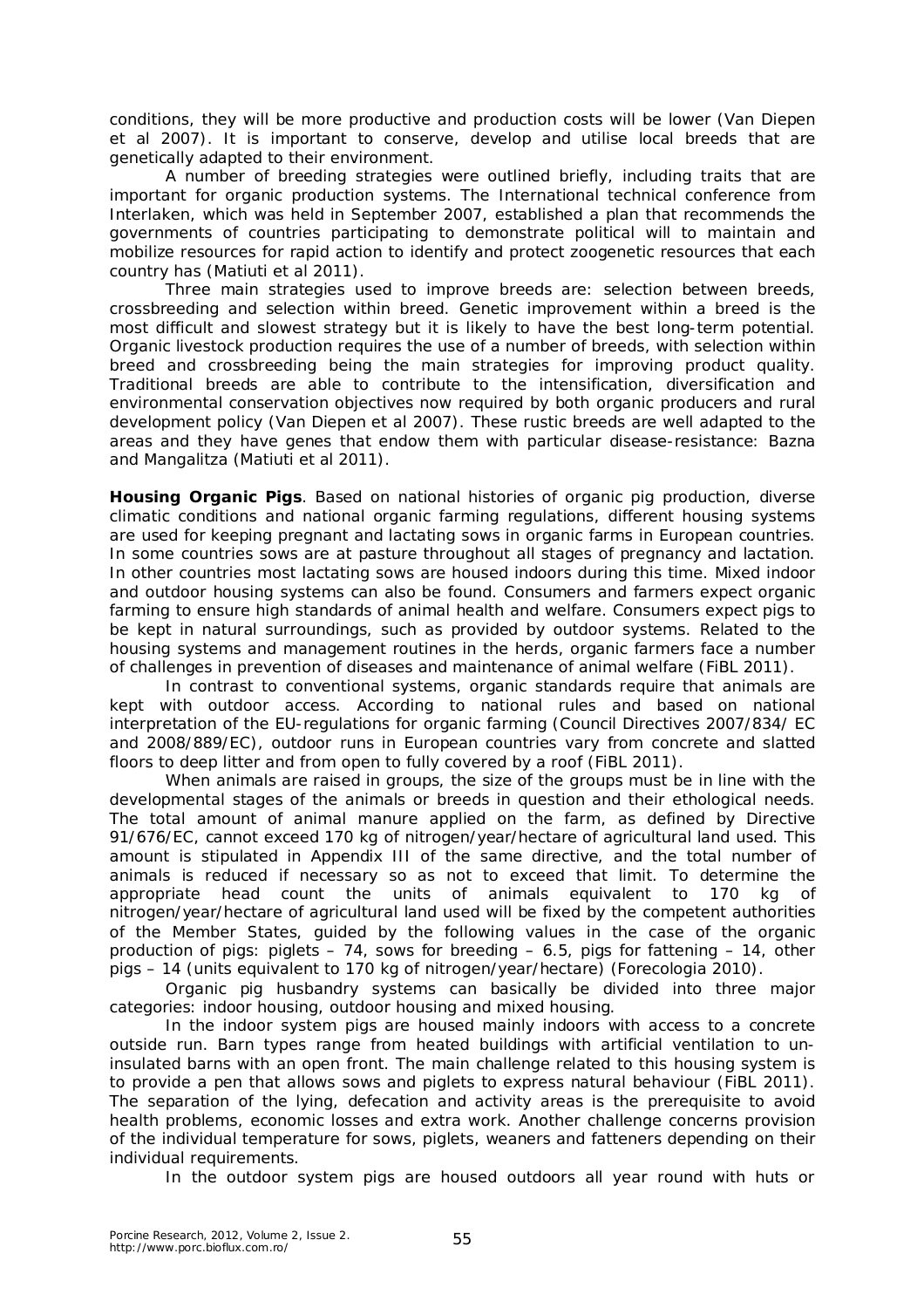natural shelter. The main challenges related to this system are the organisation of a pasture rotation to maintain vegetation cover, ensure bio-security and identify and treat health problems. Another challenge is to organise in a way to keep the amount of work low. Pregnant sows have to be on pasture for a minimum of 150 days. Most weaning and fattening pigs are kept indoors with concrete outdoor runs. However, in order to prevent diarrhoea, some farmers keep the pigs on pasture for a certain period after weaning and then they take them indoors when they reach a weight of 30 kg (FiBL 2011). The most common outdoor systems for pigs used in organic production have an important drawback in relation to environmental impacts, which is the risk of nitrogen leaching and ammonia volatilization (Hermansen 2005).

In some countries different combinations of the indoor and outdoor housing systems are used. These systems allow combining the advantages of both housing systems. The practicability of these systems depends on climatic conditions or/and historic or farm specific development. Mixed housing systems enable sows to be kept on pasture during different stages of their life, as during pregnancy or during group suckling. In some farms, sows are kept indoors in individual pens for farrowing and within 10 days are moved to a group pen in a barn or to a group on pasture with huts. Weaners and fatteners are usually kept in a barn in large group pens with concrete outdoor run. During summer weaners and fatteners are given access to a pasture or are moved to huts on pasture (FiBL 2011).

According to the EU-Regulation, the area per lactating sow with her litter should be at least 10 m<sup>2</sup>, including at least 2.5 m<sup>2</sup> outdoors (Forecologia 2010). Lactating sows must be kept in free farrowing systems. However, in some indoor systems, movements of sows may be restricted in crates around farrowing. In outdoor systems, sows are usually penned in individual paddocks, but suckling piglets can circulate between paddocks. In some farms (in both indoor and outdoor systems) lactating sows are kept in groups, a few days or weeks after parturition (FiBL 2011).

Organic standards define longer lactation periods (at least 40 days, and in some countries 8 weeks) than are normally used in conventional production systems (3–5 weeks). Weaning after 7 weeks can improve piglet health and can save barn space (weaning pen) but can also reduce reproductive performance if sows have low body condition at weaning. Milk production varies during lactation: maximum level is reached around the 3rd and 4th weeks of lactation. Thereafter, milk production is probably not sufficient to cover the nutrient needs for maintenance and growth of piglets. Therefore, suckling piglets should have access to creep feeding adapted to their nutritional needs and digestive abilities from first week of age (FiBL 2011). It can be calculated that creep feeding can supply between less than 1 % to more than 50 % of the metabolic energy intake of piglets between 21 and 40 days of age. Water supply for suckling piglets is necessary from the beginning of life and should be offered in troughs or bowls so that normal drinking behaviour is possible.

Organic weaners must be housed with bedding and with outdoor access. The number and design of the pens should allow an all-in-all-out system. The more space the weaners have, the less aggressive encounters and stress will be; generous space promotes exercise and general health and reduces risk of infectious diseases (FiBL 2011). If possible, comparable size piglets should be grouped and offered a bedded and draughtfree nest, which is as far away from the defecating area as possible.

**Feeding Organic Pigs**. In 2000, EU regulations for organic animal production set new guidelines for organic pig feeding requiring that this be based on mainly home-grown organic feedstuffs. Doubts were however raised whether these feeding regimes can maintain good growth performance and carcass quality of pigs (Partanen et al 2006).

In the feeding of pigs, the main objective is to produce piglets from breeding animals, and subsequently meat from those piglets, with the maximum efficiency and profitability. Since feed accounts for 70-80% of the cost of pig meat production, the correct formulation and rationing of feed is critical to this process. Organic farming requires an integrated, whole-farm approach to food production which takes due account of sustainability, environmental and animal welfare considerations (Edwards 2002). Thus,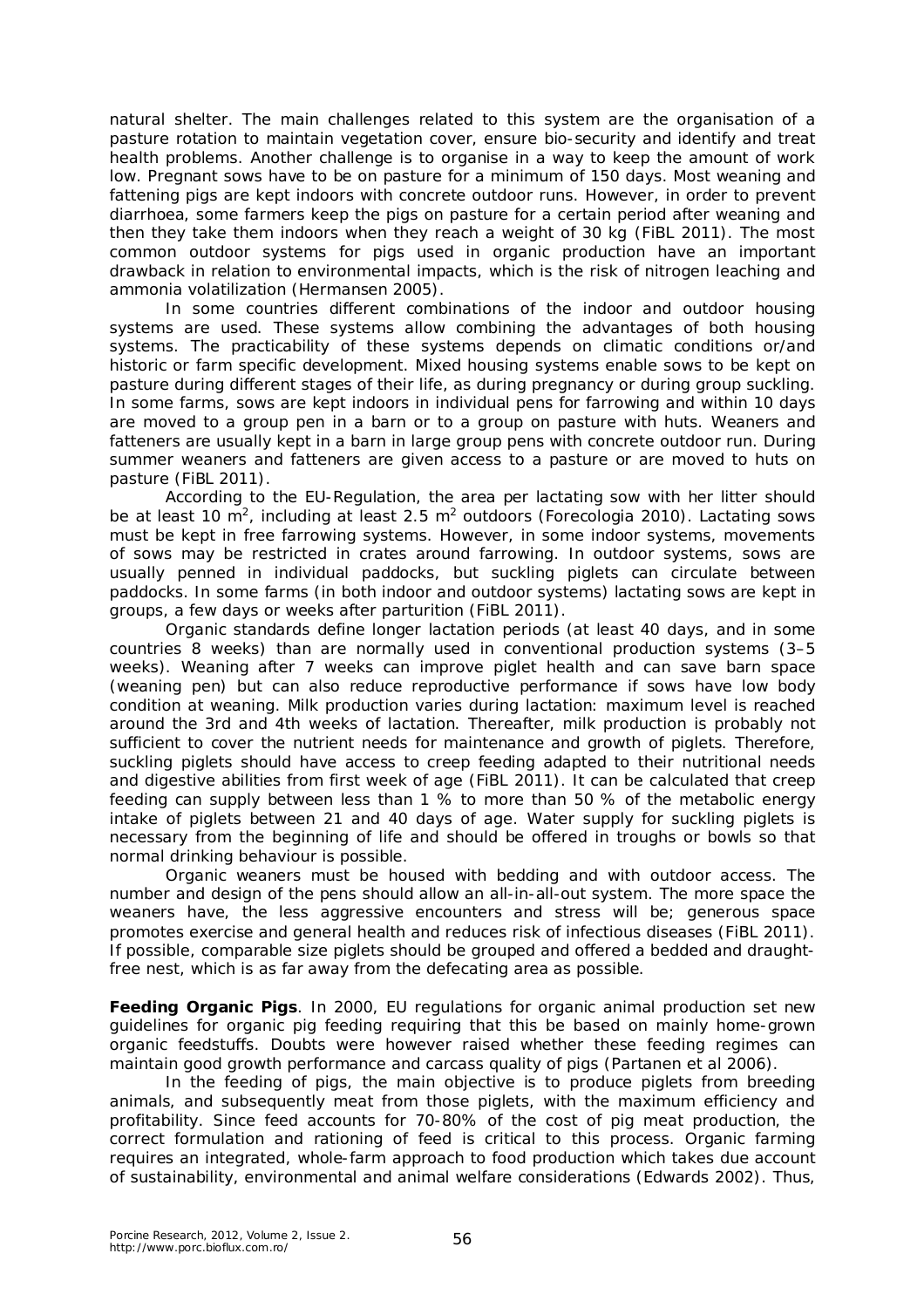whilst much of the knowledge gained from conventional pig production can be applied in the organic context, the feeding of organic pigs will differ from that of conventional pigs in a number of significant ways.

Feed is intended to ensure quality production rather than maximizing production. All pigs must have access to pasturage or an open-air exercise area or an open-air run which may be partially covered, and they must be able to use those areas whenever the physiological condition of the animal, the weather conditions and the state of the ground permit. The final fattening phase of pigs for meat production may take place indoors, provided that this indoors period does not exceed one-fifth of their lifetime and in any case for a maximum period of three months (Edwards 2002). Exercise areas must permit dunging and rooting by the pigs. For the purposes of rooting, different substrates can be used. All pigs must be fed on natural milk for a minimum period of 40 days. Roughage, fresh or dried fodder, or silage must be added to the daily ration for pigs.

Livestock must be reared preferably using feed from the unit or, when this is not possible, using feed from other units subject to the provisions of the EU Regulation. Up to 30% of the feed formula of rations on average may comprise 'in conversion' feedingstuffs, but when the 'in conversion' feedingstuffs come from a unit of the own holding, this percentage can be increased to 60% (Edwards 2002).

Feedingstuffs, feed materials, compound feedingstuffs, feed additives, processing aids for feedingstuffs and certain products used in animal nutrition must not have been produced with the aid of genetically modified organisms or products derived there from. Conventional feed materials of plant origin can be used only if listed in the Regulation (Annex II C1), subject to the quantitative restrictions imposed in this Annex, and only if they are produced or prepared without the use of chemical solvents. Feed materials of animal origin, whether conventionally or organically produced, can only be used if listed in the Regulation (Annex II C2) and subject to the quantitative restrictions imposed in this Annex. Feed materials of mineral origin, trace elements and vitamins can only be used if listed in the Regulation (Annex II C3 and D). Additives such as enzymes, microorganisms, binders, processing aids can only be used if listed in the Regulation (Annex II D). Antibiotics, coccidiostatics, medicinal substances, growth promoters or any substance intended to stimulate growth or production may not be used in animal feeding.

The essential components of a pigs' daily nutrient requirements fall into the following categories: energy (needed for maintaining all the vital processes, exercise, thermoregulation, growth and reproduction and lactation), protein (needed to repair and replace body tissues, grow lean tissue, reproduce and lactate), minerals (needed for the growth of different tissues, especially bone, and also for reproduction and lactation), vitamins and trace elements (essential for a multitude of different processes in the functioning of the body) (Forecologia 2010).

It is possible to calculate the daily needs of a pig for each of the above categories of nutrient if the appropriate information is available. This is done by adding together the needs for all the different functions performed by that nutrient. The basic daily needs are: maintenance, growth (meat production), reproduction and lactation.

**General Considerations in Feeding Different Categories of Pigs**. In the case of dry sows and boars the most important objective in feeding is to maintain the ideal body condition. The amount of feed needed to achieve and maintain the recommended condition will depend on the breed (and size) of animal, its age and need for growth, how cold the weather is and whether the pig must regain body condition after earlier losses (Edwards 2002). For cereal–based diets of typical energy and protein content, maintaining condition will require an allowance of 2-2½ kg of meal per day in summer and 3-3½ kg per day in winter.

On the other hand, in the case of sows in lactation the nutrient demands for milk production are very high and the appetite of the sows is often insufficient to allow these needs to be met. Milk yield gradually increases over the first two weeks after farrowing, reaches a peak at about 3 weeks and declines gradually thereafter. The amount of feed sows need, will depend on the stage of lactation, the number of piglets they are suckling and weather conditions. The quality of feed is normally higher than for dry sows, and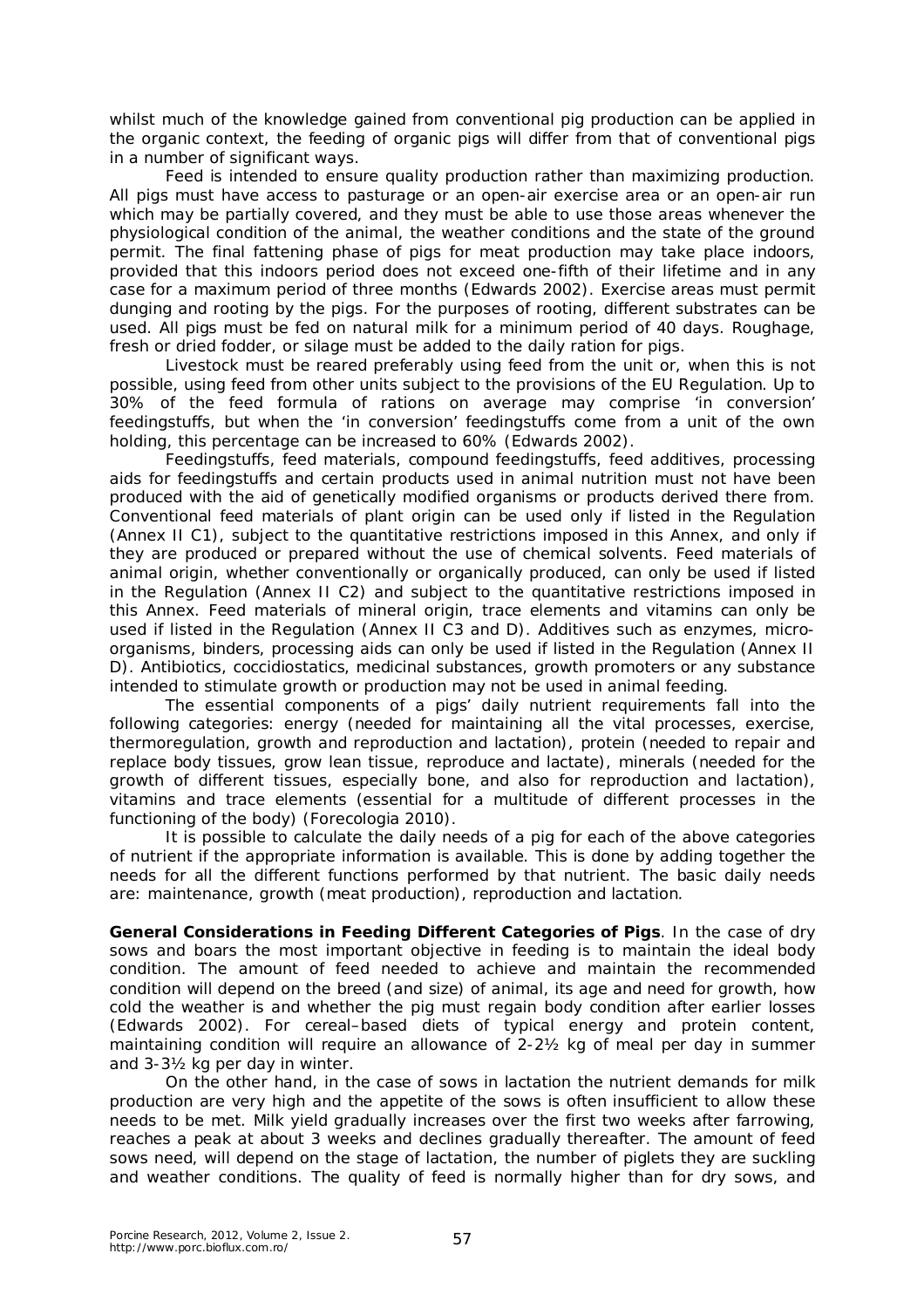feed allowance should be increased gradually from the day of farrowing. Too rapid an increase in feed in the first days can cause health problems and poor milk yield (Edwards 2002). For cereal-based diets (of typical energy and protein content), a typical feeding regime might be to feed 2-3 kg feed on the day of farrowing and increase the allowance by ½kg each day until appetite level is reached. Sows should be fed at least twice daily during lactation, and it can be beneficial to feed them *ad libitum* from a specially designed trough once lactation is established.

After weaning, neither food nor water should be withheld – contrary to traditional opinion, this does not help in 'drying off' the sows. A high quality diet, such as used in lactation, should continue to be fed generously (not less than 3kg/day) until the sow has been rebred, as this can help increase the size of the next litter. After mating, the food allowance should be reduced to the typical pregnancy level, but not more than 3kg/day for the first three weeks of pregnancy unless the sow is in very poor condition. Giving too much food in the period immediately after mating can reduce the size of the next litter (Edwards 2002).

Under organic standards, piglets cannot be weaned at less than 6 weeks of age. For the first 2-3 weeks of life, the mother's milk will be adequate to supply all the needs of the piglets. However, after this time, the needs of the piglets continue to increase while the milk production of the sow gradually declines, and extra food is needed by the piglets. Whilst the piglets will often start to share the food of the sow, because they still have an immature digestion they will benefit by being given access to a better quality and highly palatable diet (often referred to as a creep feed). This can be supplied *ad libitum* in a special feed hopper, replenished each day to ensure the feed stays fresh, which cannot be accessed by the sow but to which the piglets have access through a barrier. Their intake of this creep feed will gradually increase according to their needs, so that they are fully adapted to eating solid food by the time of weaning (Edwards 2002). In the period immediately after weaning, while their digestion adapts to the fact that they no longer receive sows' milk, they should continue to receive this easily digested diet *ad libitum*.

It is normal to allow young growing pigs to feed *ad libitum* from a specially designed feed hopper. This allows each pig to eat according to its own requirements, and minimises aggression arising from competition for food. With *ad libitum* feeding, enough trough space should be provided for 25% of the pigs to eat at the same time. If preferred, pigs can be fed once or twice daily to appetite, but in this case the trough must be long enough for all pigs, including timid ones, to eat happily at the same time (Edwards 2002).

As the pigs get older and their appetite increases, the quality of the diet given can be further reduced. Older pigs require diets with a lower protein/energy ratio than younger pigs, because an increasing proportion of the food is used for maintenance and fat deposition, and a decreasing proportion for lean meat deposition. Beyond a certain age and weight, which differs for each genetic strain of pig, the intake of the animal becomes so high that, unless the feed is restricted, it will deposit too much fat and the quality of the carcass will be reduced. For modern, improved genotypes, which have been bred for greater capacity for lean growth and lower appetite, this stage is not reached until after the time when they are normally slaughtered (90 kg liveweight), and they can be fed *ad libitum* throughout their life. For less improved genotypes, feed may need to be restricted from as early as 50-60kg liveweight. This will reduce the growth rate but maintain carcass quality. Since these pigs will be hungry and compete for feed when it is given, provision of adequate feeding space is essential. The degree of restriction necessary will depend on the breed of the pig (Edwards 2002). As a general rule, restriction of feed of typical energy and protein content by about 0.3 kg/day (10-12% of *ad libitum* intake) for a period of 5-6 weeks is required to reduce backfat thickness at slaughter by 1mm, and will be associated with a reduction in growth rate of about 100 g/day.

Young breeding stock should be selected as early as possible in the growing phase. They should be allowed to grow steadily (500-700 g/day depending on genetic type), which can be achieved by feeding them *ad libitum* up to 60-70kg liveweight and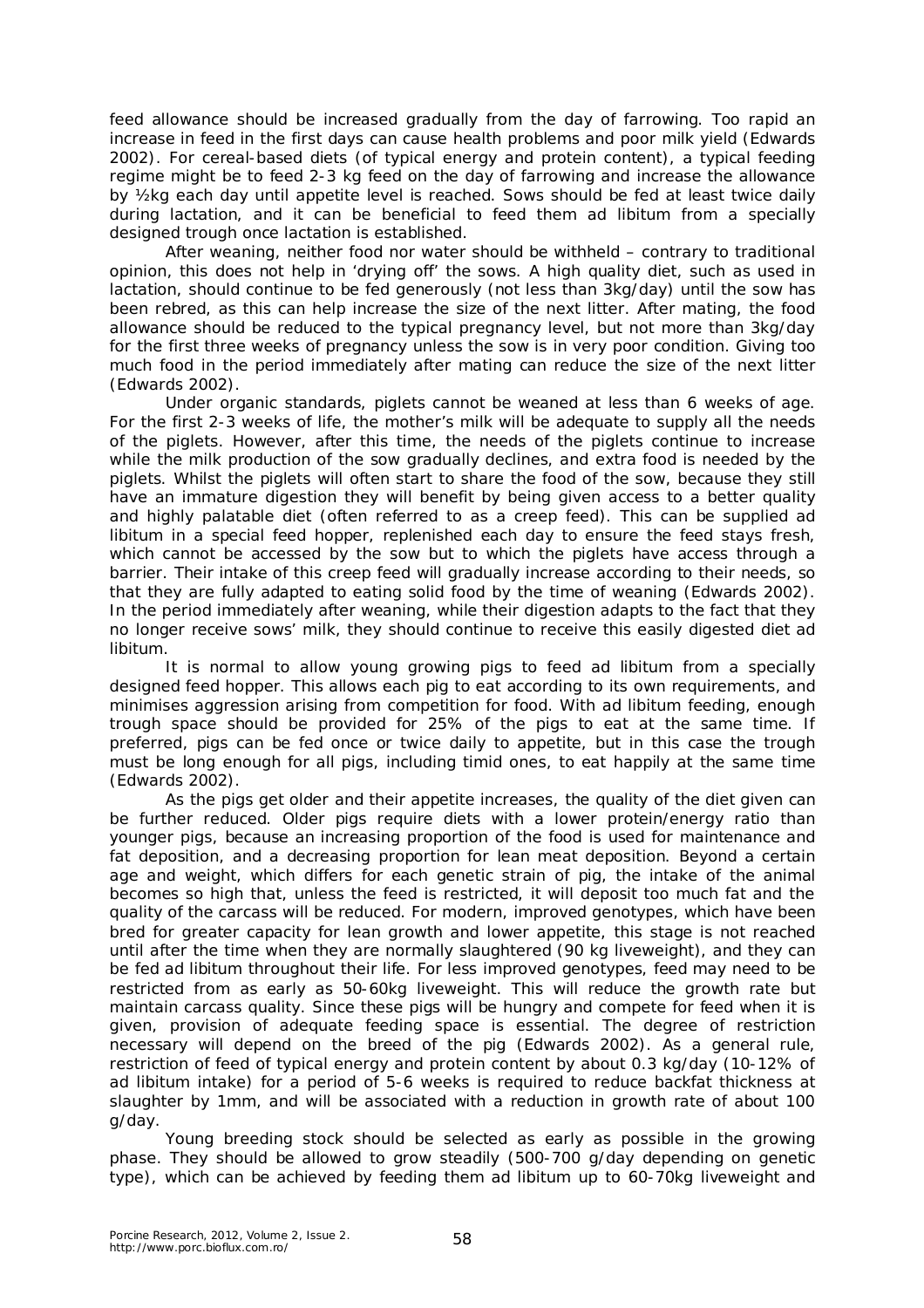restricting them in amount or energy content of diet thereafter. The correct level of minerals, vitamins and trace elements in the diet is important for good bone strength and reproductive development. For one cycle (three weeks) before planned mating, gilts should be fed *ad libitum* or to appetite, since this increases ovulation rate and litter size. Once they have been mated, feed level should be reduced to about 2 kg/day of a cerealbased diet of typical energy and protein content, since overfeeding in the first month of pregnancy can reduce litter size. After this, they should be fed to achieve the correct condition score at farrowing, as for all other breeding animals (Edwards 2002).

Organic standards require that pigs receive forage in their diet. This can be achieved by allowing animals to graze at pasture, by incorporating dried forage in their compound diet, by allowing them *ad libitum* or restricted daily access to products such as silage or root crops with supplementary concentrate, or by feeding a complete mixed diet of forage and concentrate in long troughs (Edwards 2002).

If the meat is going to be made into a smoked product, is important to take notice that soft fat liquefies at room temperature. A great deal of fat will be lost in processing and storage. A diet heavy in corn and soy, or low in saturated fat, will increase soft fat. One way to reduce soft fat is to feed more barley as the grain. Feeding peas with other seeds, such as flax or sunflower, for protein is ideal. This is especially important during the last few weeks before slaughter. The less pasture the animals are eating, the more carefully their diet must be balanced (Schivera 2009; Tefan et al 2005).

In the matter of water, the demand can be considerable, especially during hot periods when wallows must be provided to protect pigs from heat stress and sunburn (note that dark skinned pigs may be less susceptible). All pigs should have unlimited access to water and you should provide a back up supply in case the main supply should ever fail. An example of this could be bowser supply of water when pipes freeze in the winter (Soil Association 2009).

**Major Pathology and Welfare Hazards**. Mainly, the productivity growth in organic pig farms can be increased by improving the living conditions of animals and the implementation of preventive measures (vaccination programs, treatments with phototherapeutics) that reduce mortality rates (especially during the winter months). Disease prevention is a key point in organic livestock production and for this reason the application of a health management program in organic pig farming is suggested (Jensen et al 2006). Furthermore, to ensure food safety of organic products, monitoring risk factors for diseases and to control these risks factors as a means to prevent diseases, are suggested the implementation of health management based on Hazard Analysis Critical Control Point (HACCP) (Papatsiros 2011).

Interventions in animals, such as cutting their tails or teeth, cannot be carried out systematically in organic farming. Nevertheless, some can be authorized by the control authority or body for safety reasons or if it is necessary for better animal health, hygiene or well-being. Such operations must be carried out at the most appropriate age of the animals by a qualified professional and with the least suffering of the animals (Soil Association 2009).

In order to maintain the quality of the products and the traditional practices of production, physical castration is allowed, but only when animals from non-organic farms that were raised for breeding are introduced into the herd, and as long as they are later always raised and fed according to organic farming rules (Soil Association 2009).

The reproduction of animals raised should, in principle, be based on natural methods although artificial insemination can be authorised. Other types of artificial or assisted reproduction (transfer of embryos) are forbidden (Forecologia 2010).

Vaccines can be used where there is a known disease risk on a farm – or neighbouring farm - which cannot be controlled by any other means. A vaccination programme should be developed as part of the animal health plan, following advice from a veterinarian (Soil Association 2009). Single vaccines are preferred, unless a multiple problem exists. The development of natural immunity should never be discouraged.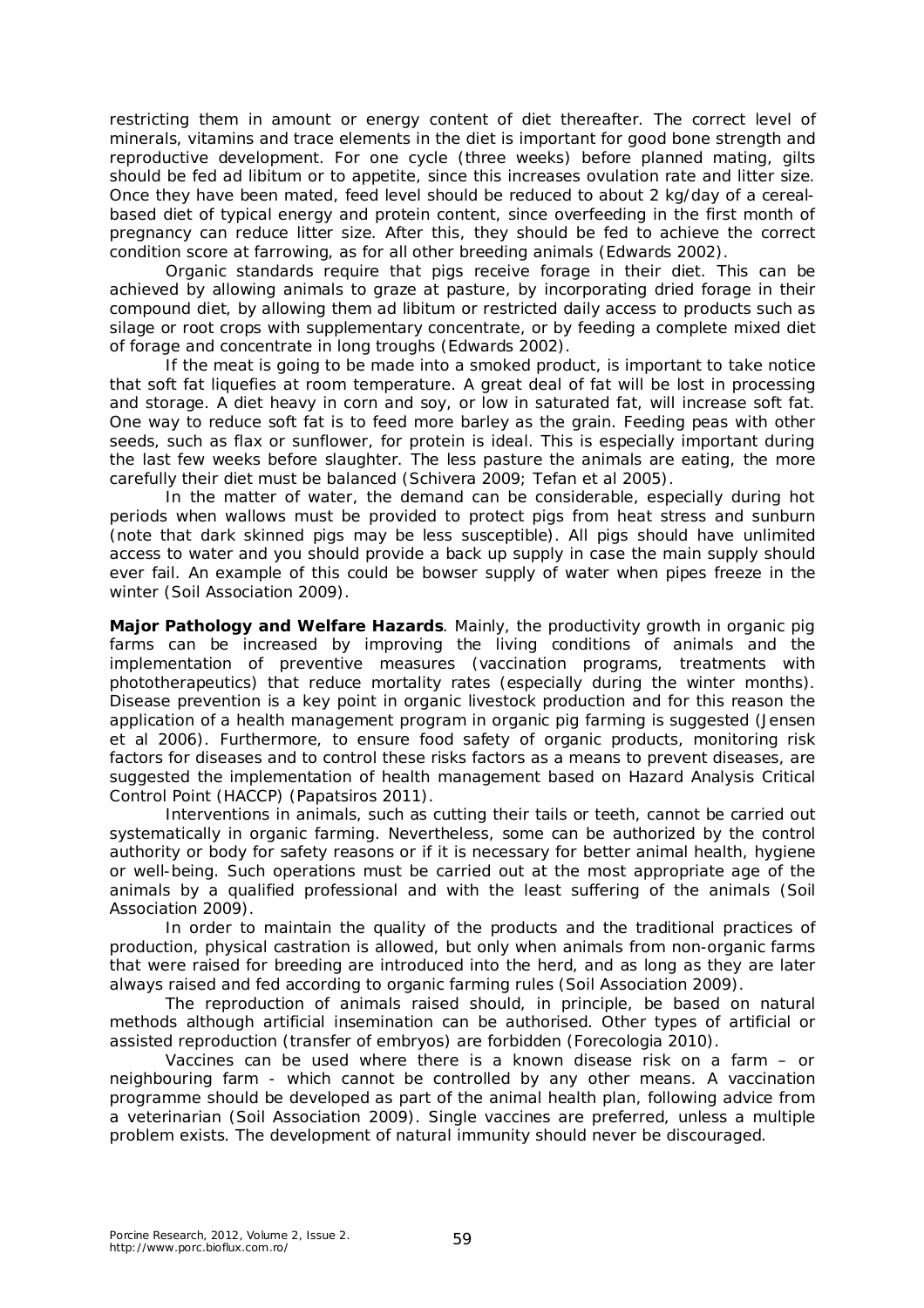**General Considerations for Different Categories of Pigs**. The health and welfare of sows in organic systems will depend on: the general level of endemic health challenge within a country or region, the extent to which organic standards influence health and welfare risks and individual unit factors such as herd size, exact system of production, quality of the management and stockman ship (Edwards 2011).

The basis for estimation of the nature and prevalence of sow health and welfare problems on organic units is extremely limited. The major issues that can appear are: health problems associated with farrowing and reproduction (vulval discharge, mastitis, mastitis-metritis-agalactia syndrome, *Actynomicosis* of the udder, delayed return to oestrus, lack of oestrus synchronization, poor conception rate and abortion), parasites *(Oesophagostomum spp., Hyostrongylus rubidus, Eimeria spp., Isospora suis, Ascaris suum, Trichuris suis,* and *Sarcoptes scabiei*), locomotory problems (lameness, hoof injuries, abscesses and osteoporosis), infectious diseases (PRRS, *Parvovirus* and *Leptospira spp.*), welfare problems associated with nutrition (hunger and thirst), welfare problems associated with physical or social environment (aggression between sows and social competition).

There is very limited information on the health and welfare of sows in organic production systems. They have more behavioural freedom, but may be exposed to greater climatic challenges, parasite infestation and risk of body condition loss. General risk factors for health and welfare conditions can be extrapolated from knowledge gained in conventional systems (Edwards 2011).

The organic systems for keeping lactating sows and their litters vary between European countries. Their specificities compared to conventional farms concern the housing, the management, the diet, the treatments and the breeds that are used. Taking into account the accumulated knowledge, it is likely that genotype is a key factor for determining litter size at birth, that housing and management are of main importance for piglet survival and health and that diet is very important for controlling growth of piglets during lactation. In addition, organic pig farming is usually characterized by a low level of management intervention around parturition, with nearly no assistance of the animals by the farmer during farrowing, and by difficulties to formulate diets balanced for amino acids due to the low availability of organic feedstuffs with high quality proteins and to the ban of synthetic amino acids in organic diets (Council Directives 1999/1804/EC and 2008/889/EC). Finally, allopathic treatments are highly restricted in both sows and piglets from organic herds due to the regulations (Prunier 2011).

The main problems that can affect the welfare and health of suckling piglets are: congenital defects (splay legs, scrotal and umbilical hernia), mortality (majorly due to crushing), hunger and thirst, cold stress, diarrhoea, arthritis, skin, joint and claw lesions, anaemia, parasites (*Isospora suis, Strongyloides ransomi, Oesophagostomum spp., Ascaris suum, Trichuris suis*), low growth rate, predation and pain and health consequences of castration.

In semi-natural conditions, weaning of piglets is a gradual process involving a reduction in suckling frequency, a concomitant increase in foraging activity and the ingestion of solid feed. Among others, separation of piglets and sows provides a change in the piglets' diet not only in relation to the nutritional composition but also a change from fluid to solid feed. The piglets are no longer protected by the sows' milk with respect to passive immunity or in terms of the sows' body heat when resting. Further stressors include challenges through changes in the microbial flora in the environment, changes in climatic conditions, challenges by new physical and social environments associated with possible moving and mixing (Edwards 2011a).

The various weaning procedures applied across European organic pig farms predispose the weaners for different health and welfare problems. In combination with the occurrence of epidemic diseases, the prevalence of diseases related to the weaning process is expected to differ considerably within and between countries. So far, only a few studies have dealt with the prevalence of disease or welfare problems in organic weaners, showing that the major health problems are: post weaning diarrhoea (PWD multifactorial disease, coming into existence by a combination of a challenged digestive system, a challenged immune system and various stressors during the weaning process),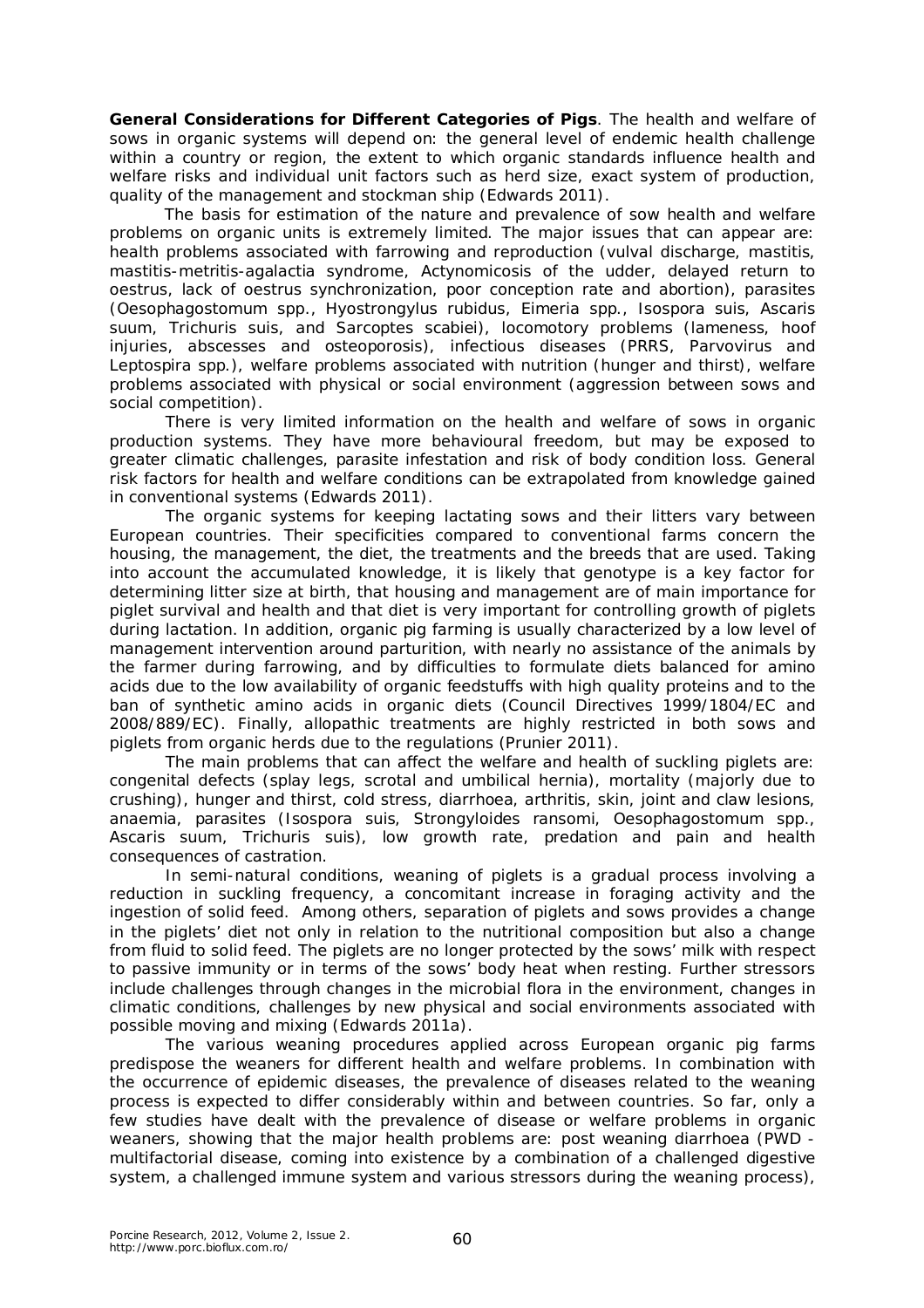cold stress, skin lesions, respiratory diseases, arthritis, endoparasites (*Ascaris suum, Trichuris suis*), post weaning multisystemic wasting syndrome (PMWS), distress and frustration (due to separation from mother, new environment or mixing) and fear of humans.

When a problem is recognised, the first step in controlling it is to make an accurate diagnosis. Diseases around weaning are multifactorial in nature. In general, not one but several factors are in place, simultaneously imposing stressors at weaning. There is a need for improved diagnostic measures on a farm level and for preventive and curative measures that are closely related to the farm specific situation. Within a system approach, animal health precaution plans can be developed as a suitable frame for feedback mechanisms. Consequently, there is a need for a change in the paradigm from a standard-oriented to an output-oriented approach (Edwards 2011a).

Although the EU Regulation (EC 834/2007) on organic agriculture provides a clear framework for the housing of fattening pigs, the practical implementation varies to a high degree between countries (Lindgren 2011).

The following are the potential health and welfare problems identified: endoparasites and ectoparasites (*Ascaris suum, Trichuris suis, Oesophagostomum spp., Sarcoptes scabiei*), respiratory problems (such as swine enzootic pneumonia - SEP), joint lesions and other leg disorders, skin problems, abscess, diarrhoea, welfare problems associated with cannibalism and tail biting, with cold, heat stress or sun burn and fear of humans.

The use of antibiotics in herds with organic fattening pigs was lower compared to herds with conventional pigs. This was probably a result of the alternative system leading to a lower infection level, since no difference in mortality or untreated pigs could be discovered. The most important health concern among organic farmers seemed to relate to endo- and ectoparasites. The best strategy known so far is good hygiene and to rotate the animals outdoor areas with as long intervals as possible (Lindgren 2011).

A veterinary health management program in organic pig farms, including use of alternatives to antibiotics (prebiotics, probiotics and phytogenics), antiparasitics, appropriate vaccinations (against *E. coli*, PRRSV) and the appropriate disinfection program (rodent management with rodenticides) could be an useful tool for prevention and control diseases as well as for improvement of growth performance (Lindgren 2011).

Whatever the definition of animal welfare is, an even more important question is how to measure and to monitor it. This is relevant not only to consumers, who want to be informed about the origin and the welfare of the animals producing meat, milk and eggs, but also as a marketing claim for farmers investing in higher welfare systems. Once health and welfare is measured, strategies can be found for how to improve it, and how to manage potential problems. This can be done by various approaches, such as HACCP, herd health planning or self evaluation. Most of those strategies include identification of potential problem areas, risk factors related to them and potential solutions or codes of (best) practice. The final goal is to be able to improve health, welfare and productivity continuously. In general there are many different methods, parameters and data to measure and to monitor (Leeb 2011). The challenge is for most countries to combine and link different sources in order to make good use of available information. Abattoir data are very often not fed back to farmers and very few veterinarians review medicine records, which could be used for monitoring and improvement strategies. This is the case not only for organic pig farms, but for livestock farming in general, with exceptions for some countries. Also there are many challenges related with monitoring systems, in order to reflect the 'real' situation (Leeb 2011).

**Transport and Slaughtering**. Quiet, purposeful, humane handling is important for livestock. Pigs in particular have a problem called Porcine Stress Syndrome (PSS) resulting in Pale Soft Exudative (PSE) pork. If poor management stresses pigs too often, especially close to slaughter time, then PSE is the result. It is important to find a butcher you trust before dropping off your pigs. If they are going to be rotated through the pasture, they should be moved frequently in the beginning so they are accustomed to moving to new spaces. Otherwise, they will be afraid of where the fence was and won't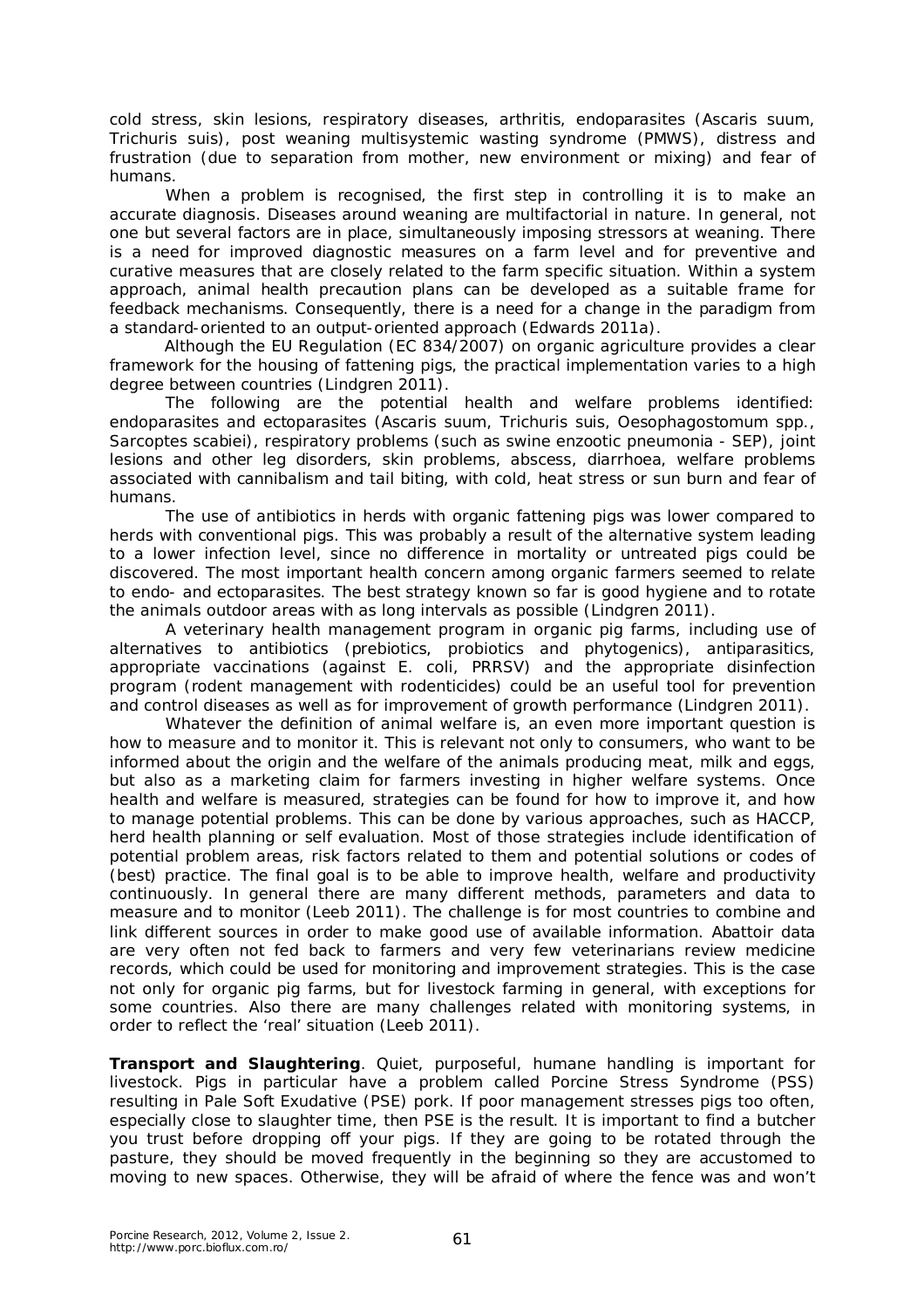go to the next paddock. The best way to load pigs onto a truck or trailer is to place the truck in the pigs' pasture for a couple of days and feed them inside. By doing so, they will adjust to the trailer and they can be closed when they should be moved (Schivera 2009). Animals should be transported in such way they don't suffer stress, according to the national and EU reglementations. Prior to, and during, slaughter the animals should be treated in a way that stress is reduced to a minimum because this influences the quality of the final product (Forecologia 2010).

**Marketing and Merchandising of Organic Products**. In the last few years the organic market showed an ascendant tendency, due to loosing the trust in non-organic food products after a long line of food scares, desire to avoid pesticide residues in food, desire to eat food produced without the use of Genetically Modified Organisms (GMOs), demand for the highest possible standards of animal welfare, demand for environmental protection and enhancement, desire to protect the environment from GMO contamination, confidence in the external inspection programme and legal standards for production covering all organic production, processing, health and safety of farm and food workers worldwide (Forecologia 2010).

The European Action Plan for Organic Food and Farming sets out initiatives to achieve the objectives of developing the market for organic food and improving standards by increasing efficacy, transparency and consumer confidence. The plan aims to achieve measures such as improving information about organic farming, streamlining public support via rural development, improving production standards or strengthening research. It follows the rapid increase in the number of farmers producing organically and strong demand from consumers during the past few years (Constantin 2012).

Traceability and transparency are fundamental marketing strategies for organic production. The need for product 'traceability' has increased as consumers demand higher food safety and food quality standards. For example, a firm that wishes to merchandise organic pork must be able to trace the product back to its production source to verify the environment in which it is grown. This may be accomplished through third party certification of the environment or may require direct monitoring or ownership of the production facility. Either method implies strengthening the relationship along the supply chain to get the final product to market (Raper 1999).

It is assumed that in the next 5 years Romania will have one of the highest growth potential on the organic European market (www.bio-romania.org) and the demand for organic products is considered to increase.

The basic merchandising chain components are the producers (farmers), the processors (almost lacking from the Romanian chain), the exporters, the importers and the operators.

The low price of products and high costs of distribution, even in organic agriculture, determine the farmers to seek and find new solutions to maintain their economical viability. In the light of these facts, the direct contact between producer (farmer) and consumer represents a great advantage for both sides and it regards the price and the mutual exchange of knowledge (Forecologia 2010). One of the best ways to do so is to participate to fairs (such as BIOFACH in Germany, SANA in Italy, IndAgra Food&Drink and IndAgra Farm and AGRARIA in Romania), which are essential for producers because they can advertise and sell as well.

Producers have to be aware of the importance of distribution channels before merchandising. This importance differs from country to country: on one hand countries where the organic sector is represented by direct merchandising and specialized stores (Belgium, Germany, Greece, France, Ireland, Holland, Spain) and on the other hand countries where merchandising is centred in supermarkets (Denmark, Finland, Sweden, United Kingdom, Hungary).

Organic products are generally more expensive than conventional products mainly because of the longer obtaining procedure, the higher costs and strict requirements of production. The main distribution channels in Romania are: direct sale in local markets, traditional retailing (specialized stores), modern retailing (hypermarkets and supermarkets), on-line shops and network marketing.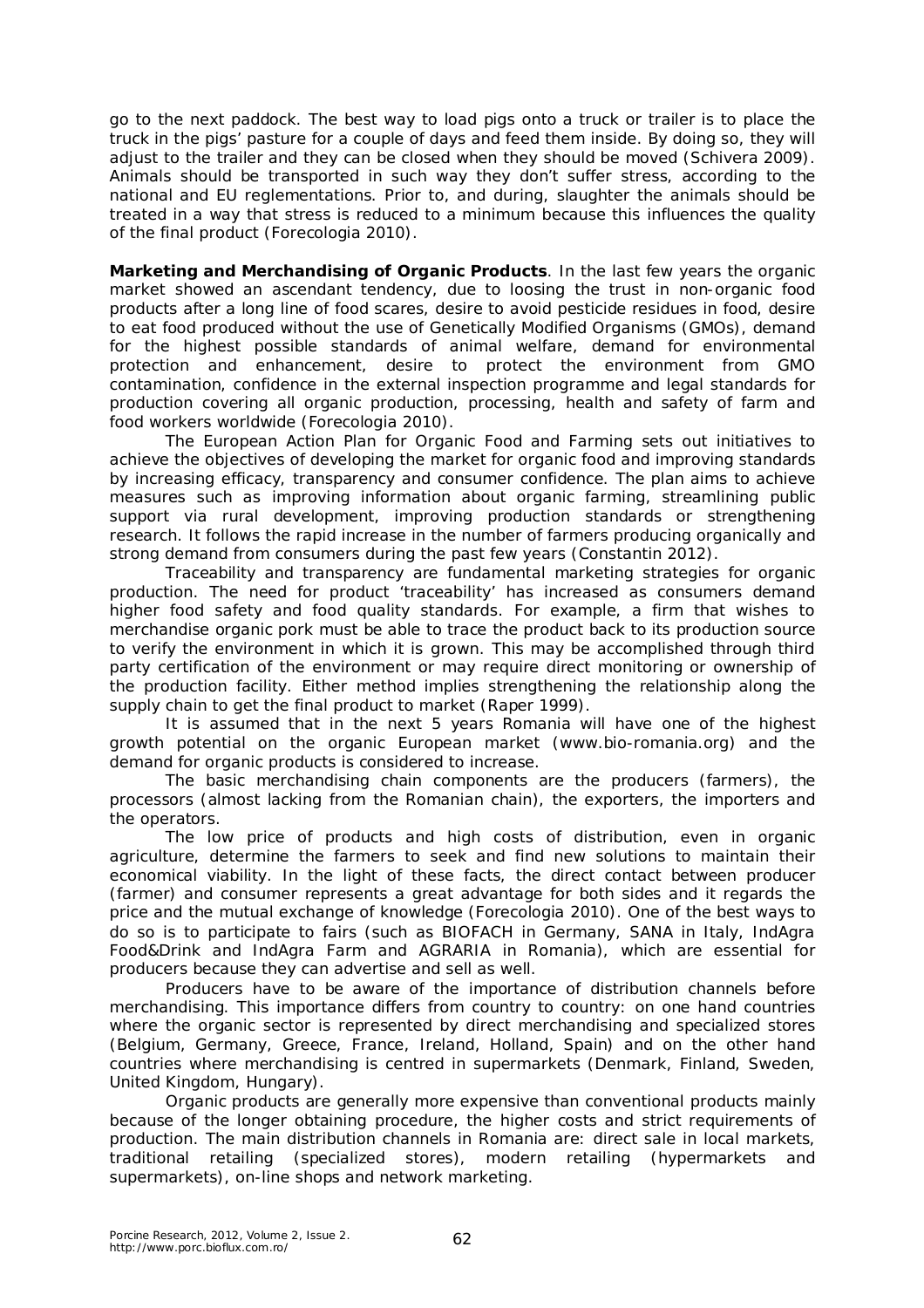The direct sale, in all its forms, is the most important organic food sale channel, both for the consumer and for the farmer. The advantages for the consumer are the following: reduction of prices, respect of seasonality and freshness of product, knowledge of products and origin territory. Advantage for the producer: increasing the profit, direct relation with consumers, new farmers' role and distribution of local products/varieties. There are different options for direct sale: 'farmers in town': local markets, purchase groups, promotional events or 'citizens in farms': farm gate market, holiday farm (Forecologia 2010). Direct marketing and farmers markets are very important in rural areas, particularly in conjunction with tourism on farms and local restaurants.

**Conclusions**. Organic farming has an increasing importance in the agricultural sector of many countries, regardless of their stage of development (Constantin 2012) and the organic animal production has increased rapidly in recent years to keep up with the increasing consumer demand for organic meats (Blair 2007).

Summing up, the organic animal breeding and the products manufactured under organic conditions can promote the development of the whole animal breeding in a given region. Organic products can also contribute to the increase of healthy human nutrition. The meat covers less than 20% of the calories from food, contains easily digestible proteins and high amounts of vitamins B1-12 and iron. For all these reasons the production of traditional animals is beneficial (Seregi et al 2008). The increase of their production can contribute to the regional development, self subsistence and direct marketing, to the increase of the employee number in the agriculture and to the rural development. Seregi et al (2008) demonstrated that the organoleptic characteristics of the organic products are also very talkative. The sensory properties of almost every tested organic product were of higher quality than those of conventional products. The human nutritional value of organic products is also superior (omega-3 fatty acid and CLA content).

On the other hand Hansen et al (2006) carried out a study to establish the main characteristics of organic pork meat in contrast to the conventional pork meat. Their work have shown that conventional pork is often more tender than pork from organic pork production systems. Moreover, the amount of intramuscular fat in organic pork has been reported to be higher, and the fatty acid composition to be more unsaturated compared to meat from traditionally reared pigs. The vitamin E content has been shown to be higher in pork from outdoor-reared organic pigs with access to grass compared to indoorreared pigs. However, the difference is not expected to be high enough to compensate for the higher level of polyunsaturated fatty acids in relation to the oxidative stability of the meat. In contrast to these non-superior quality traits, meat from organically reared pigs has been reported to have an increased lean yield and higher wholesale carcass value due to heavier loins and hams compared with pork from pigs in a confinement system.

A more emphasized international collaboration and research in this field is needed. Increasing awareness of the importance of product quality on human health has contributed to the development of opinion trends in favour of organic farming practice and to the development of markets for these products, given their specific characteristics (high prices of the products and low market share). Increased demand for organic products has led to the development of organic farming in the last years, and, increasingly, this sector has been in the attention of agricultural specialists, policy makers and the public (Constantin 2012).

The protection of origin is usually assured by the food safety and quality control processes. It is believed that the protection of origin is highly important for the indigenous species that are traditional (Van Diepen 2007). Central and Eastern European countries possess a large scale of indigenous animals; their special qualities can be confirmed and proven with DNA analyses, such as in the case of Mangalitza breed.

Also the necessity of introducing a non-polluting type of agriculture appeared immediately after starting the process of industrialization of agriculture, when criticism of the industrial development emerged, pleading for healthy food for the population.

One of the best examples on the Romanian market is Romsuintest Periş S.A. with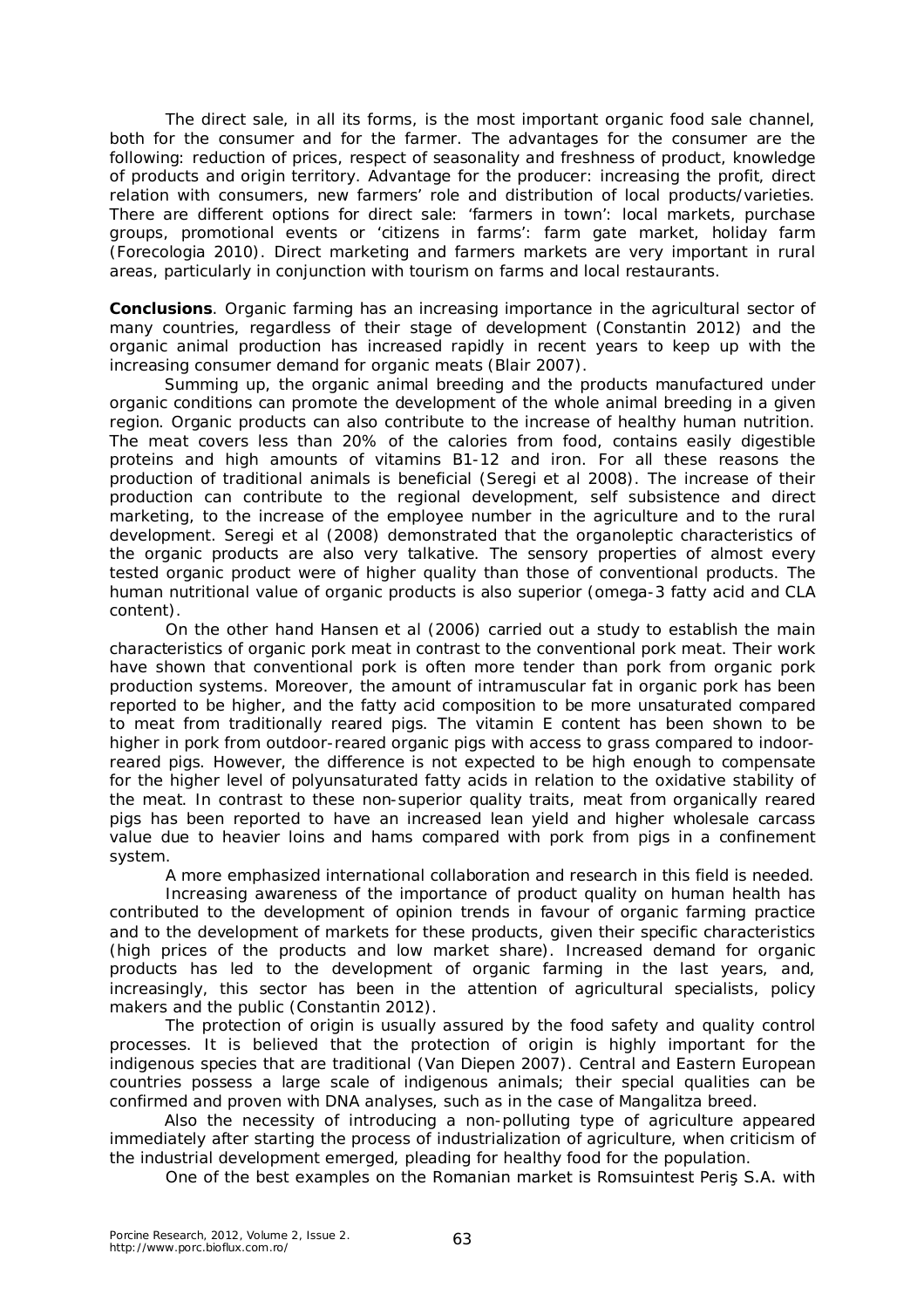an experience of more than 50 years in pigs' farming and 20 years in research. At the beginning of 2012 they opened their own 100% organic store. For the next few years they plan to implement a process of modernization, restructuration and expansion of their own merchandising network.

All scientific trends that promote organic farming are considering organic farming an update of traditional farming methods and their blending with modern agricultural methods, which give this type of farming the status of scientifically based agriculture, with well-established methods, principles and techniques.

## **References**

Blair R., 2007 Nutrition and feeding of organic pigs. Cromwell Press, Trowbridge, UK.

- Bogdan A. T., Bogdan D., Groza I., Paraschivescu M., Toba G., Chelmu S., Diaconescu L. D., Strateanu A. G., Scurtu I., Paraschivescu M. T., 2009 More animal production in Agrifood Green Power Development, a new paradigm of concepts regarding sustainable rural bioeconomics and eco-economics. Bulletin UASVM, Veterinary Medicine 66(1):416-423.
- Constantin F., 2012 Economic Performance of Organic Farming in Romania and European Union. Economia Seria Management 15(1):108-119.
- Council Regulation (EC) No 834/2007 of 28 June 2007 on organic production and labelling of organic products and repealing Regulation (EEC) No 2092/91.
- Dumescu F., Klein L., Dănoiu D. M., 2012 Study of environment protection questions at modern pig breeding. Studia Universitatis "Vasile Goldis" Seria Stiintele Vietii 22(1):101-107.
- Edwards P. S., 2002 Feeding organic pigs a handbook of raw materials and recommendations for feeding practice. University of Newcastle. ISBN 0701701315. [last view: December 2012] Published in June 2002 and available online at: http://www.britishpigs.org.uk/Newcastle\_handbook\_of\_raw\_materials.pdf
- Edwards S., 2011 Animal health, welfare and production problems in organic pregnant and lactating sows. CORE Organic Project nr. 1904 Knowledge synthesis animal health and welfare in organic pig production. P.22-39.
- Edwards S., 2011a Animal health, welfare and production problems in organic weaner pigs. CORE Organic Project nr. 1904 Knowledge synthesis animal health and welfare in organic pig production. P.60-74.
- European Commission Directorate-General for Agriculture and Rural Development, 2005 Organic farming in the European Union facts and figures.
- European Commission Directorate-General for Agriculture and Rural Development, 2010 An analysis of the EU organic sector.
- EUROSTAT, 2011 Certified organic crop.
- EUROSTAT, 2012 Certified organic livestock.
- FAO, 1998 Evaluating the potential contribution of organic agriculture to sustainability goals.
- FAO, 2002 Codex Alimentarius organically produced foods.
- FiBL, 2011 Health Management in common organic pig farming.
- FiBL, 2012 Organic area in Europe 2012.
- Forecologia, 2010 Organic breeding of pigs. Available online at http://projects.ifes.es/porqualLeonardo/do/get/binary/2007/02/application/pdf/Org anics\_Pigs.pdf [last view: December 2012]
- Hansen L. L., Claudi-Magnussen C., Jensen S. K., Andersen H. J., 2006 Effect of organic pig production systems on performance and meat quality. Meat Science 74:605- 615.
- Hermansen J. E., 2005 Integration of organic pig production into land use. Organic pig production in free range systems. P.3-12.
- IFOAM, 2006 Annual reports 2005 and 2006*,* International Federation of Organic Agriculture Movements.
- Jensen A. N., Dalsgaard A., Stockmarr A., Nielsen E. M., Baggesen D. L., 2006 Survival and transmission of *Salmonella enterica* serovar typhimurium in an outdoor organic